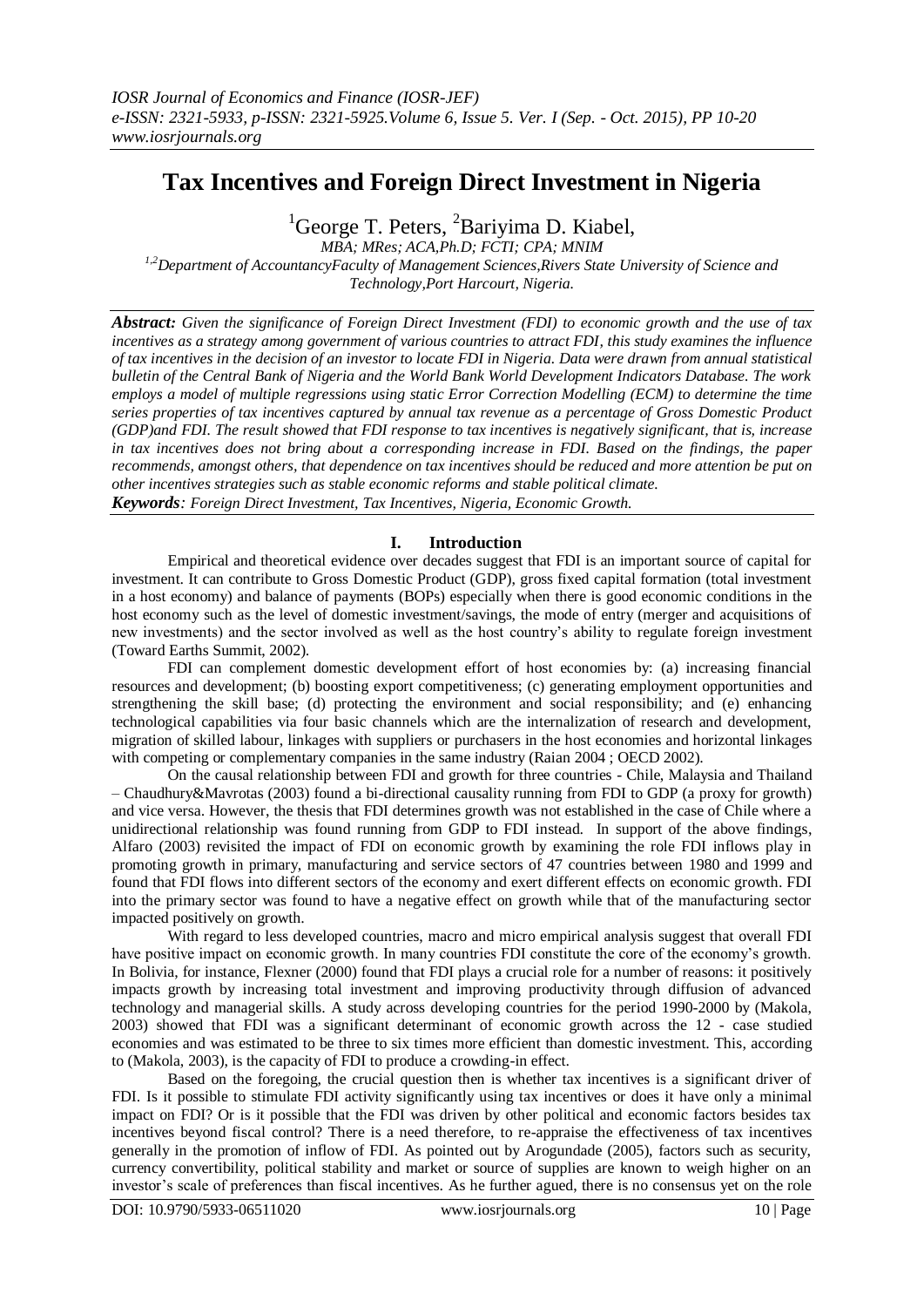of tax incentives in the decision of a potential investor to locate FDI among different countries. While some feel that it ranks low, others feel that it significantly influences the location of FDI.

This paper therefore intends to investigate empirically the extent of effectiveness of tax incentives in attracting FDI in Nigeria within the period 1980-2012. Furthermore, we test the neoclassical investment theory's prediction that tax incentives lowers the user cost of capital and raises investment holds in an economy. Empirical studies in this area, in the Nigerian context is scanty. As Arogundade (2005) has observed, there is need for a review of tax incentive policy in Nigeria as many of these incentive packages have decorated the statute books for so long without anybody undertaking a survey to determine their effectiveness or continued relevance. This study intends to fill this gap in the literature. Specifically, the study will provide an overview of the various steps, tools, aspects and issues relating to tax incentives in Nigeria. It will also provide policy makers and analyst with a framework to analysing the usefulness of FDI based on the level of growth involved and suggest reforms to adjust or move towards best practices. Furthermore, it is expected that this study would provide an indication of, as well as, a guide for further studies. Thus, the empirical evidence provided by the study will be of great interest both for application and scientific research.

The rest of this paper will be organized as follows: section two reviews literature associated with FDI and tax incentives in general and in particular for Nigeria. The third section focuses on the research methodology, section four presents the results and implications and section five provides the conclusion and recommendations.

# **II. Literature Review**

# **2.1 Foreign Direct Investment in Nigeria**

Attracting FDI has been a preoccupation of many economies of the world especially Less Developed Countries(LDCs) who need such investment to boost domestic capital. As a cheap source of external finance, FDI complements domestic savings and encourages growth via investment financing. More so as a source of capital, FDI is reputed to be more stable than other types of financial flows as foreign investors who have access to foreign sources of capital are not constrained by the underdeveloped domestic capital market or by the ability of the domestic economy "to generate foreign cash flow from the export of domestic production" (Heimann, 2001). Again, other economic reasons asserted for the pull towards these kind of investment is access to western markets, new job creation opportunities, access to advanced managerial techniques, access to advanced technology which stimulates technological adaptation and innovation that leads to faster economic growth and facilitation of privatization and restrictions of the economy as a whole.

In line with this incentive, various regimes of the Nigerian government have also developed various legislations over time to improve investment conditions in order to attract FDI. Nigeria as one of the most populous developing countries is striving to attain international competitiveness among other countries in Africa as far as FDI inflows is concerned. Table 3 and Figure 1 show FDI flows in Nigeria.

|            | Table 3: Evaluation of FDI in Nigeria from 2000-2011 (millions naira) |                  |               |               |               |               |
|------------|-----------------------------------------------------------------------|------------------|---------------|---------------|---------------|---------------|
| Year       | 2000                                                                  | 2001             | 2002          | 2003          | 2004          | 2005          |
| <b>FDI</b> | 1.140.137.660                                                         | 1.190.632.024    | 1,874,042,130 | 2.005.390.033 | 1,874,033,035 | 4,967,898,866 |
| Year       | 2006                                                                  | 2007             | 2008          | 2009          | 2010          | 2011          |
| <b>FDI</b> | 4.534.794.015                                                         | 5, 167, 441, 548 | 7.145.016.198 | 7.029.701.142 | 5,133,465,493 | 8,025,110,597 |

*Source*: CBN Statistical Bulletin, 2012



Fig 1: FDI Flows into Nigeria, 1980-2011 (Millions of naira)

*Source*: CBN Statistical Bulletin, 2012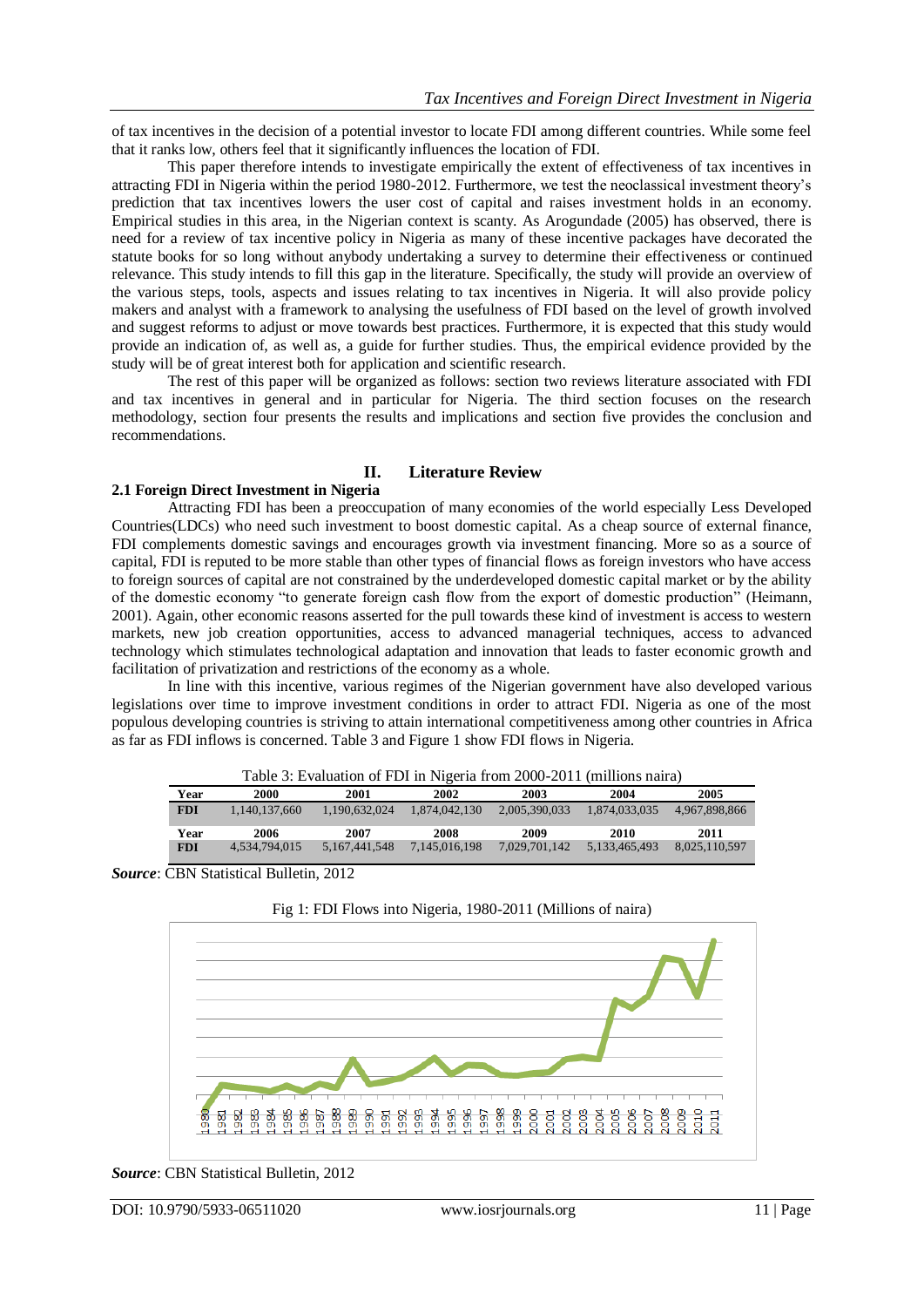Figure 1 shows FDI for Nigeria from 1980-2011. Currently, according to Corporate Nigeria (2013), Nigeria has made it to the top of being among the 20 global destinations for FDI. FDI continued to grow uninterrupted since the beginning of the transformation period such that, according to Central Bank of Nigeria (2011), Nigeria's FDI quadrupled from 2003 to 2011. FDI has grown from a modest US\$1.14 billion in 2001 and US\$2.03 billion in 2003 to US\$7.09 billion in 2009 net inflow making the country the nineteenth largest recipient of FDI in the world.

# *Composition of FDI in Nigeria*

Composition of FDI according to sectoral allocation in Nigeria is available from 1990. The principal recipient of Nigeria's FDI has been the oil and gas sectors, manufacturing sector, infrastructure development, services and consumer goods sector. Empirical assessment of the figure shows that FDI inflows in Nigeria have been heavily concentrated in the hydrocarbon and mining sectors. In recent years FDI inflows to the manufacturing sector has declined, while that of the oil and agricultural sectors have surged. Combinational, the two sectors account for 84.4 percent of total FDI over the period, 1990-2011.

# *Country of Origin of FDI in Nigeria*

As Table 3 shows, the principal sources of FDI for Nigeria have been the United States of America (USA), Latin America and increasingly Europe. The USA presence especially in Nigeria's oil sector is registered through Chevron, Texaco and Exxon Mobil which has an investment stock of US\$3.4 billion as at 2008. In 1990 FDI from USA represented roughly 67.8 percent of total FDI. The USA is the leading investor in Nigeria's oil, agriculture and manufacturing sector with the exception being the service sector; between 2010 and 2012 the US accounted for 45.6 percent of all the FDI inflows to Nigeria. Although the USA nominal FDI investment has increased considerably within the decade, its total share, however, in terms of percentage contribution has dropped from 67.8 percent in 2010 to 34.5 percent in 2012. However, the US dominant role was taken over by the Japanese investors in the 1990s whose share of FDI increased from 23.0 percent to 50.5 percent in the same period. The UK one of the host countries of Shell is another relevant foreign investor in Nigeria accounting for about 20% of Nigeria's total foreign investment. Other relevant sources of FDI included Argentina, Brazil, Chile, Italy, Netherland, France, South Africa and increasingly China which is the second largest trading partner to Nigeria in Africa after South Africa. From US\$3.billion in 2003, China's FDI in Nigeria is reported to have increased to US\$ 6 billion with the Nigerian oil sector receiving about 75% of this amount.

| Table 4: Components of Net Capital Flow by Origin |           |                |           |          |  |  |
|---------------------------------------------------|-----------|----------------|-----------|----------|--|--|
| Year                                              | UK        | <b>USA</b>     | W. Europe | Others   |  |  |
| 1980                                              | 27.9      | 43.9           | 26.5      | 6.2      |  |  |
| 1981                                              | 55        | 43             | 51        | 7        |  |  |
| 1982                                              | 269.8     | 28.5           | 76.5      | 38.5     |  |  |
| 1983                                              | 127       | 32.1           | 35.5      | 34.2     |  |  |
| 1984                                              | 178.2     | 36.1           | 48.7      | 66.9     |  |  |
| 1985                                              | 198.5     | 36.7           | 49.8      | 32.1     |  |  |
| 1986                                              | 116.5     | 46.9           | 90.9      | 62.1     |  |  |
| 1987                                              | 241.4     | 82.3           | 59.7      | 44.1     |  |  |
| 1988                                              | 85.3      | 151.2          | 84.7      | 75.7     |  |  |
| 1989                                              | 629.4     | 251.7          | 148.3     | 165.1    |  |  |
| 1990                                              | 781.4     | 557.3          | 98.2      | 94.9     |  |  |
| 1991                                              | 391.6     | 55.3           | 416.1     | 1238.5   |  |  |
| 1992                                              | 245.7     | 163.9          | 385.6     | 94.3     |  |  |
| 1993                                              | 1416.1    | 252.9          | 733.6     | 331.9    |  |  |
| 1994                                              | 141.1     | 754.3          | 419.8     | 434.5    |  |  |
| 1995                                              | 3023.8    | 640            | 488.7     | 276.3    |  |  |
| 1996                                              | 481.3     | 329.1          | 470.4     | 477.4    |  |  |
| 1997                                              | 748.4     | 130.9          | 777.4     | 285.8    |  |  |
| 1998                                              | 3480      | 569.3          | 274.3     | 5148.2   |  |  |
| 1999                                              | 1159.6    | 38.3           | 885.7     | 636.1    |  |  |
| 2000                                              | 157       | $\overline{0}$ | 820.4     | 315.8    |  |  |
| 2001                                              | 2486      | 98             | 464       | 863.4    |  |  |
| 2002                                              | 3729      | 163            | 641.3     | 1265.4   |  |  |
| 2003                                              | 5594      | 253            | 1045.7    | 1806.6   |  |  |
| 2004                                              | 5960      | 263            | 1090      | 5903.5   |  |  |
| 2005                                              | 7748      | 343.1          | 1417      | 7674.6   |  |  |
| 2006                                              | 12396.8   | 549            | 2267.2    | 12339.2  |  |  |
| 2007                                              | 15996     | 786.3          | 3034      | 15424    |  |  |
| 2008                                              | 16018.171 | 844.66         | 3316.92   | 18730.73 |  |  |
| 2009                                              | 18075.91  | 979.92         | 3832.3    | 22097.78 |  |  |
| 2010                                              | 20133.648 | 1115.18        | 4347.68   | 25464.83 |  |  |
| 2011                                              | 22191.386 | 1250.44        | 4863.06   | 28831.88 |  |  |

*Source*: CBN Statistical Bulletin, 2012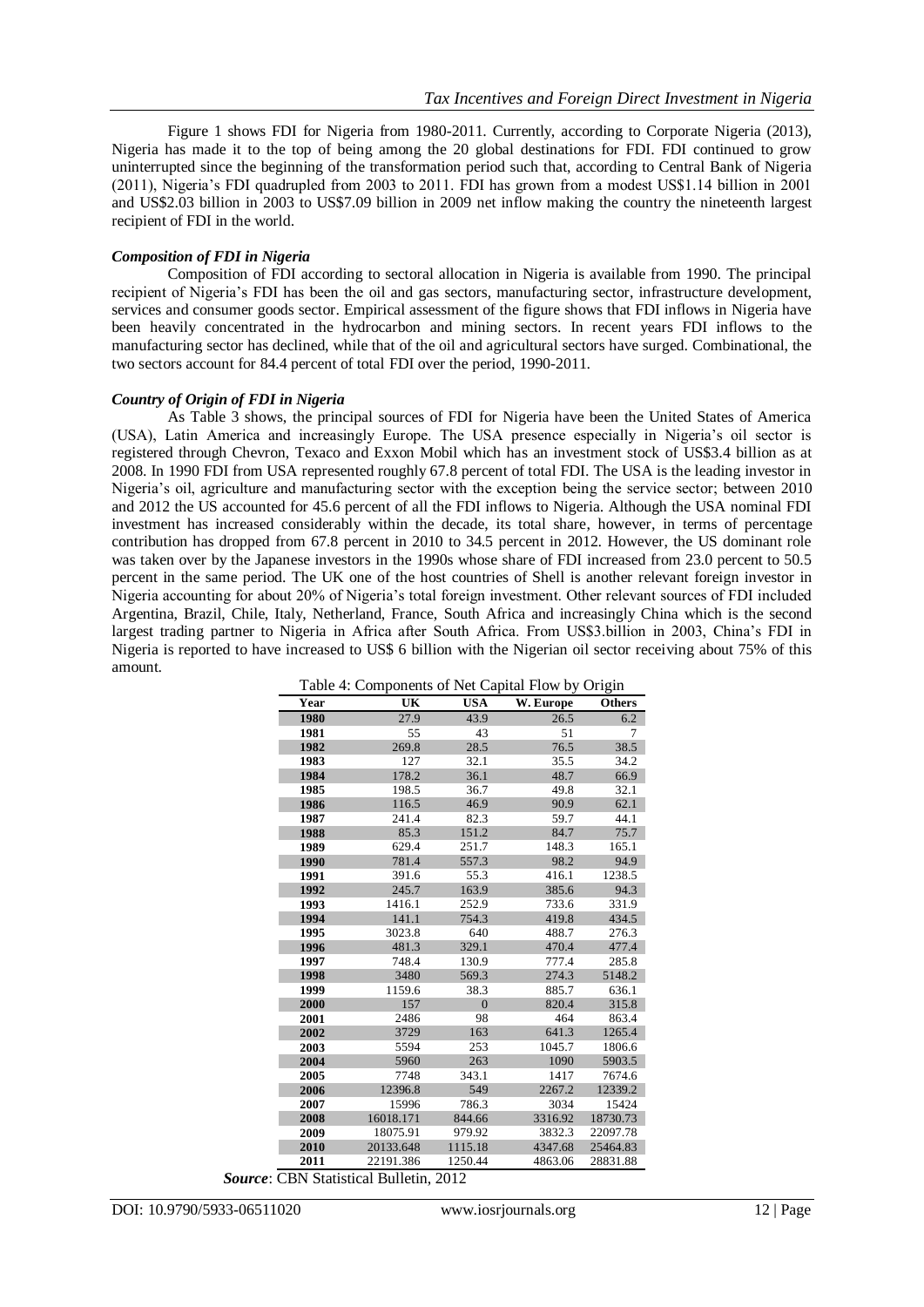# **2.2 Tax Incentives and FDI**

Tax incentives have been a major policy instrument used by various governments especially developing countries and those in transition where there is shortage of capital and lags in technological development. According to survey conducted by the OECD (2000) for 50 countries made up of 45 developing countries and transition economies and 5 less developed countries selected from the various regions of the world, almost 85% of the countries surveyed offered one form of tax incentives or the other to attract some form of FDI.

A lot of analysis has been done to determine the effect of tax incentives on FDI from both selective surveys of international investors and time series econometric analysis. Barlow &Wenders (1995) study which is one of the earliest surveys on the effect of tax incentives on FDI examined 247 US companies on their strategies to invest abroad. The result of the survey showed that together tax incentives (10%) and host country's government encouragement to investors (11%) made up 21% of the responses ranked fourth place behind determinants such as currency convertibility, host country political stability and guarantee against expropriation.

Econometric studies carried out on the bivariate relationship between FDI and tax incentives seem to confirm the above survey that though tax considerations are important in the decision of foreign investors to invest in any host economy, it however, do not carry as much weight as market and political factors and in some cases tax incentives were found to have little or no effect on the locations of FDI.Agodo (1978), carried out a study to determine the impact of tax concession of FDI using 33 US firms having 46 manufacturing investment in 20 African countries. The result showed that tax incentives were found to be insignificant determinant of FDI both in simple and multiple regression. Hassett& Hubbard (2002), discovered that investment incentives create significant distortions by encouraging inefficient investment and that low inflation is the best investment incentives than tax Incentives.

However, studies conducted by the World Bank group investment climate advisory services using a series of investor surveys and econometric analysis to determine the effect of taxation on FDI in developing countries in 40 Latin American, Caribbean and African countries between 1985-2004, showed, specifically, that FDI is affected by tax rates with a 10 percent point increase in corporate income tax rate lowering FDI by 0.45 percent point of GDP.

Empirical literature on the connection between FDI and tax incentives in the case of developing countries from the perspective of Walid(2010), who examined the economic and financial risks on FDI on macro level from 1997-2007 using multiple linear regression model revealed that there exist significant and positive relationship between FDI and economic and financial variables utilized for the study. In conclusion, the study recommended promotion of FDI via tax incentives to attract new investments.

Significant to the present study is the empirical analysis conducted by Babatunde&Adepeju (2012) for Nigeria to determine the impact of tax incentives on FDI in the oil and gas sector in Nigeria using data for 21 years. Using Karl Pearson coefficient of correlation statistical method of analysis in analysing the data collected, it was found that there is a significant impact of tax incentives on FDI in the oil and gas sector of Nigeria. Also, the study found that the major determinants of FDI in Nigeria are openness to trade and availability of natural resources on FDI.

Finally, a review of the literature carried out by Mooij&Ederveen (2005), found that most studies' reviews on the relationship between tax incentives and FDI reported a negative relationship between taxation and FDI but with a wide variability in the various tax elasticity of FDI inflow. This variability, according to Mooij&Ederveen (2005), vary depending on host country's political, environmental and economic conditions. The reviewed literature concluded that the influence of taxes on FDI is complex and depends on a number of difficult to measure factors. Thus more empirical analysis is required to shed more light on the role of taxation amongst key factors influencing FDI investment decisions.

Based on the foregoing, the following hypothesis was tested:

H0: Tax Incentives in Nigeria as measured by the annual tax revenue as a percentage of Gross Domestic Product (GDP) is not significantly related with FDI

# **III. Methodology**

This section is aimed at describing the econometric methodology adopted to analyse the determinants of FDI and undertakes an empirical assessment of the impacts of tax incentives on FDI in Nigeria. We utilized econometric data covering the period 1980-2011. We also made use of data on net external FDI inflow, effective tax rate in Nigeria, GDP, openness to trade, population, exchange rate and inflation (proxies for macroeconomic stability). The data on FDI, tax revenue and GDP were taken from the Central Bank of Nigeria statistical bulletin, 2012 while data on exchange rate, inflation rate, population and trade openness were extracted from World Bank's World Development Indicators. The choice of this period is to take into consideration the period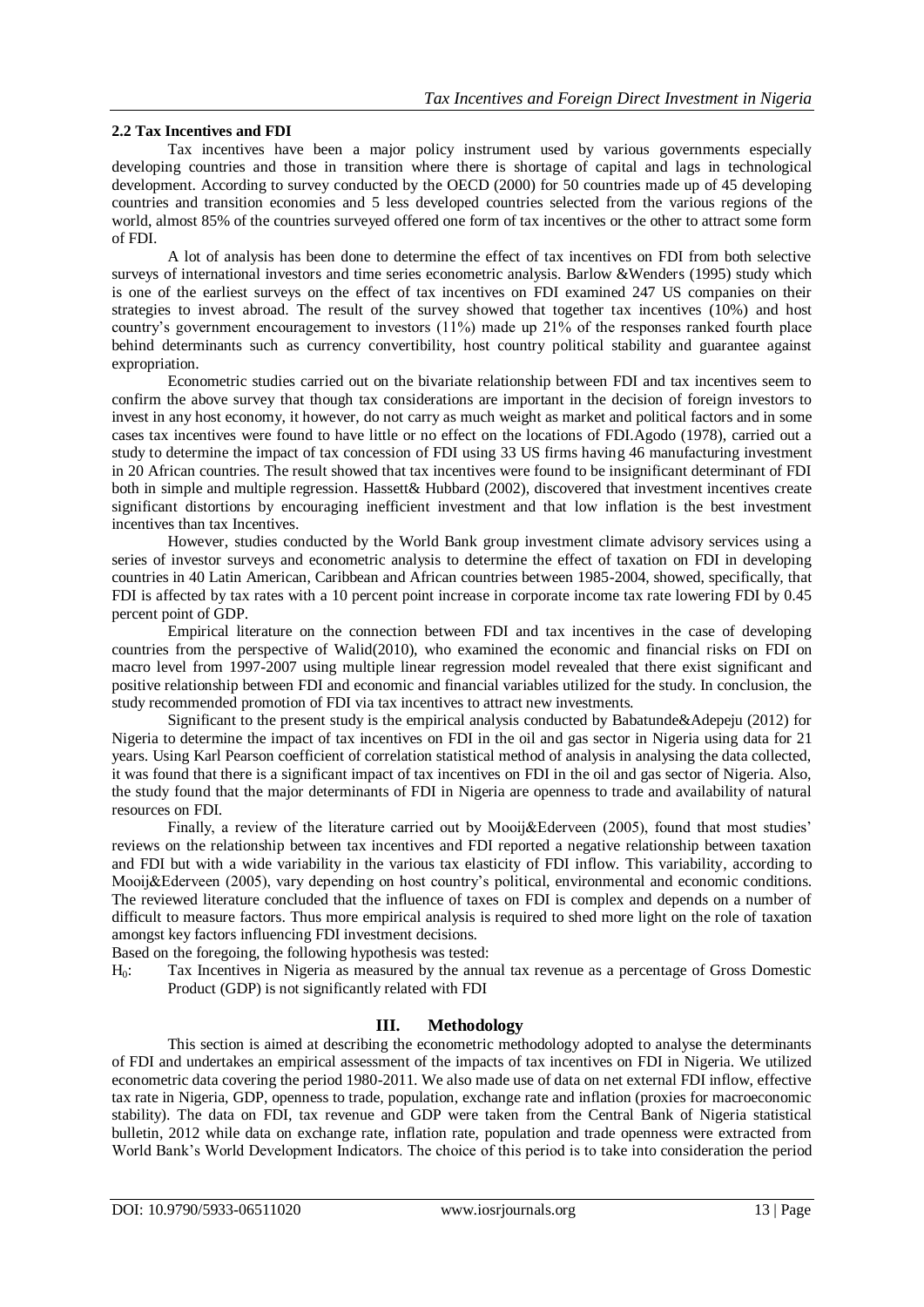of major economic reforms in Nigeria such as National Economic Empowerment Development Strategy (NEEDS) and Structural Adjustment Programme (SAP).

This study adopts the static Error Correction Model (ECM) conducted using annual data from Central Bank of Nigeria statistical bulletin on FDI and proxies of tax incentives for Nigeria. The use of Granger causality tests is to trace the causality between the economic variables as it yields valuable information in terms of time patterns and can be particularly interesting in comparative analysis.

Before estimating the model we use the Augmented Dickey Fuller (ADF) tests (Dickey &Fuller, 1981) and Phillip-Peron (PP) unit root tests, also to test for co-integration using the Johansson's co-integration tests that yields the log-likelihood estimates for the unconstrained co-integration vectors thus establishing the error correction model (ECM). These data were processed by Excel software to take logarithms of all variables, then the E-views software were used to examine the relationship between the variables according to linear regression equation.

The model adopted for this study is simply a modification of the standard gravity model of bilateral FDI flows, augmented by including effective tax rates variable as parameter of interest specified as follows:

 $lnFDINET_{ijt} = \beta_0 + \beta_1 lnETR_{it} + \beta_1 lnGDP_{it} + \beta_2 lnTOP_{it} + \beta_1 lnINF_{it} + \beta_1 lnEXCH_{it} + lnPOP_{it} + ln \varepsilon_{it}$ *Where*:

 $FDINET = Net inflow of FDI in Nigeria in a given year; GDP = Gross Domestic Product in a given$ year; ETR = Annual Tax Revenue as a percentage of Gross Domestic Product (GDP). Following the works ofBabatunde&Adepeju (2012) and Edmiston, Mudd&Valev (2003); INF = Inflation Rate in percentage; EXCH  $=$  Bilateral Exchange Rate between Nigeria naira and \$US, POP = Aggregate population of Nigeria; TOP = level of openness to trade; i =FDI to recipient country;  $i = \text{year}$ ; t and  $\varepsilon = \text{error term}$ . All the variables are measured in their log forms.

# **IV. Results**

Table 1 (Appendix) presents the descriptive statistics of the main variables used in the analysis. The table shows that the mean effective tax rate for the period under consideration was 1.76 with standard deviation of 0.39; that of FDINET was 21.04. Exchange rate and inflation showed a mean value of 60.46 and 20.61 with a high standard deviation of 61.41 and 18.16 respectively. The mean values for GDP, population, trade openness and Net flow of FDI in Nigeria were 14.14, 12.25, 3.96 and 21.04 respectively.

Table 2 (Appendix) depicts the correlation matrix showing the degree of correlation between the variables. FDI is shown to be negatively related to effective tax rate and rate of inflation and positively related to GDP, population, openness to trade and exchange rate with high degree of correlation of 89, 59, 70 and 83 percent respectively. The correlation matrix depicts that FDI in Nigeria is negatively correlated with tax incentives to the tune of 44 percent.

# *Unit root tests*

Granger &Newbold (1974) and Granger (1986) have shown that if time series variables are nonstationary, the time series econometric study becomes inadequate. That is, regression coefficients with nonstationary variables would more than likely yield spurious and misleading results. It thus indicates that the times series variables have to be stationary (finite means, variance and auto variance) for them to be valid (Gujarati, 1997). To overcome this problem we test for stationarity of the dependent and independent variables employing the Group Unit Test comprising PP and ADF tests. The results of the tests are presented in Table 3 (Appendix). Table 3 (Appendix) indicates that the time series of Net FDI Inflow, Gross Domestic Product as an indicator of growth, population of Nigeria, openness to trade, effective tax rate, exchange rate and inflation are nonstationary (we cannot conclude to reject  $H_0$ ) at 5% level of significance, since the ADF and PP value of each variable at 5% level is greater than the McKinnon 5% critical values (p-value is higher than 5%). That means the series has a unit root problem. The first difference however, we found that they are stationary as calculated tstatistics is lower than the critical values of ADF and PP at 5% level. This implies that we reject the null hypothesis that there is a unit root (a series is a non-stationary process) at 5% significant level. Since all the variables are stationary at first difference, therefore, it is a 1(1) stochastic process. The findings imply that it is reasonable to proceed with test for co-integration relationship among combination of the series.

# *Co-integration tests*

The summary of Johansson' co-integration tests are presented in Table 4 (Appendix). The test rejects the null hypothesis at 5% level of significance which proves the existence of co-integration relationship among the variables of the model. This result thus indicates that in the long run, the dependent variables can efficiently be predicted using the specified independent variables.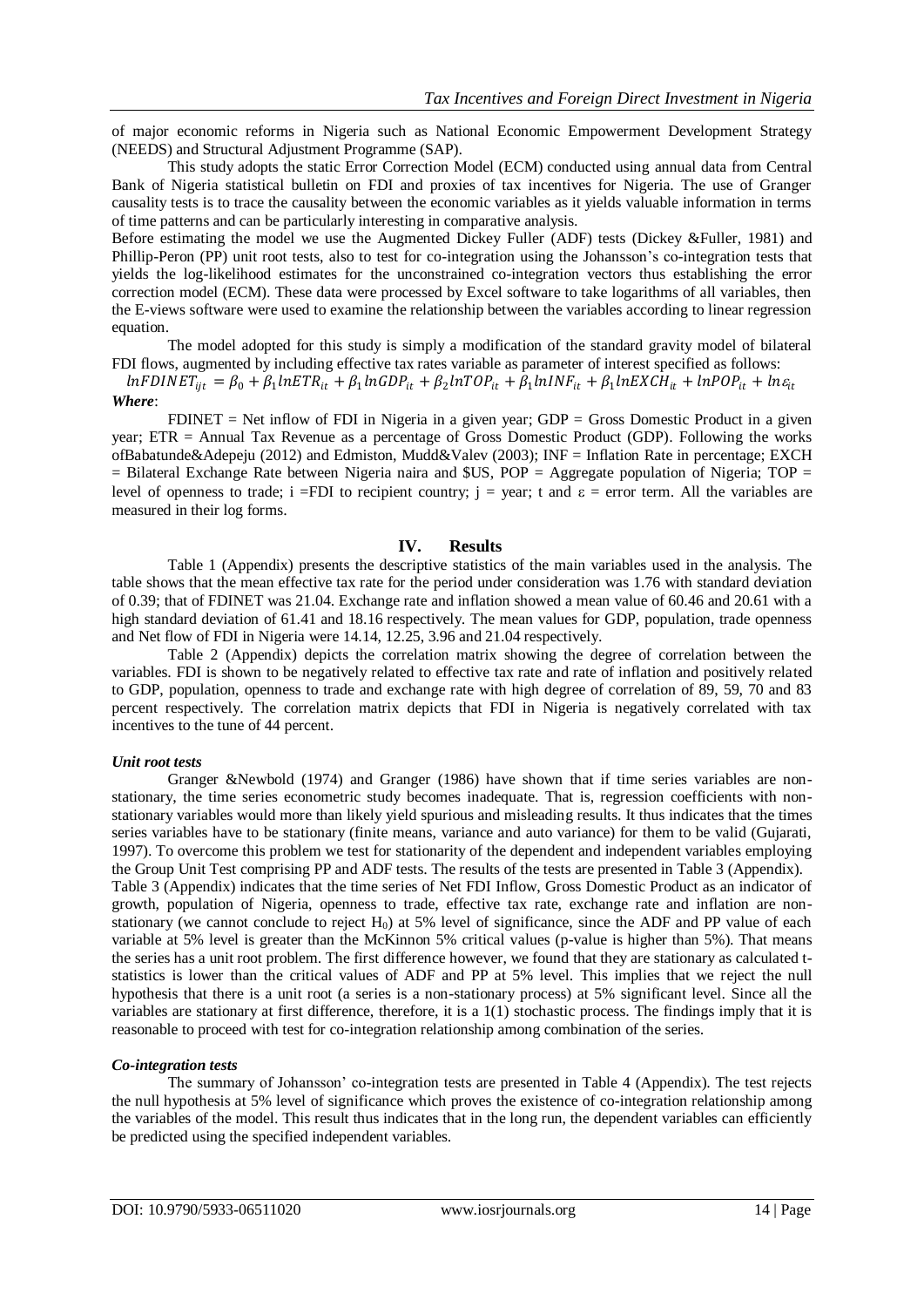#### *Granger causality tests*

Table 5 (Appendix) presents the results of the pair wise Granger causality tests among the variables of the model. The result depicts that the null hypothesis that independent variable do not granger causes on FDI could be rejected safely at 1 percent level – a bi-directional relationship runs from independent variables to FDI and vice versa. Specifically, a unidirectional relationship runs from GDP to FDINET, EXCH to FDINET and INF to FDINET. This is consistent with the expectations and realities of the Nigerian economy. However, Granger causality could not be established from POP to FDINET, TOP to FDINET and ETR to FDINET.

#### *Discussion of findings*

The model indicates that Net flow of FDI in Nigeria in a particular year is determined by first lag of FDI in Nigeria and Effective Rate of Taxation although both of these variables had a negative impact on Net Flow of FDI. This finding is in line with the conclusions arrived at by Mooij&Ederveen (2005), that most empirical review on the relationship between tax incentives and FDI usually find a negative relationship between the constructs although with the varied tax elasticity of FDI. It is also in line with the empirical work by Agodo (1978) for 33 US manufacturing firms as well as findings of Hassett&Hubbard (2002) who averred that investment incentives create significant distortions thus encouraging inefficient investment. Also, the result of the study showed that there was no significant impact of trade openness, population, exchange rate, inflation, and GDP on FDI in Nigeria. The results are thus in line with similar studies such as Nwankwo (2006) and Babatunde&Adepeju (2012).

The coefficient of determination  $R^2$  is 0.641948 (Appendix 6), indicates that about 64 percent of the total variations in measure of Net flow of FDI are explained by the variations in included independent variables. This shows that our model explains large proportion of variations in Net flow of FDI in Nigeria. The model also represents a good measure of fit. The F-statistic shows overall significance of the model. The F-statistic is significant at 5% level. The results suggest the inflation rate (INF) has the correct sign and is significant at 5%.

More so, the Durbin Watson statistics shows that autocorrelation do not exist between the series of the model. A unit change in trade openness, rate of exchange and inflation will culminate to an increase of 0.468, 0.0055 and 0.0065 unit change in Net flow of FDI in the short-run. The result further shows that in the short run, a unit change in the GDP and Population Rate will induce 0.136 and 0.036 reduction in Net flow of FDI but were not significant.

A crucial parameter in the estimation of the short-run dynamic model is the coefficient of the errorcorrection term which measures the speed of adjustment of Net flow of FDI to its equilibrium level. Thus the speed of adjustment coefficients is negative and significant. This indicates that any deviation from equilibrium would be adjusted for in the next period at the rate of 52 percent.

# **V. Conclusion And Recomendations**

This paper provides some observations taken from the empirical studies and examines the possible effects of a change in tax policy on FDI in Nigeria. In theory, the fiscal incentives offered by a developing host country which lower its effective tax rate will in most cases be effective in attracting the needed FDI. Using linear regression analysis the result of the study indicates that response of FDI to tax incentives is negatively significant. The above findings have important policy implications: dependence of tax incentive for Nigeria should be significantly reduced. According to literature reviewed, Nigeria might be enjoying FDI because of the vast availability of natural resources (oil and gas) as such loosing huge chunk of Nigerian finances to tax incentives might instead have the negative effect that was shown. Thus it is suggested that other incentives such as political risk, stable economic reforms should be considered as a pivot for FDI in Nigeria instead. Furthermore, it is suggested that effects of tax incentives can be checked on disaggregated sectors such as agriculture (Ironkwe& Peters, 2015) and manufacturing as on the whole decrease in revenue as a result of incentives reduces FDI inflow in Nigeria.

#### **References:**

- [1]. Agodo, O. (1978). The determinants of US private manufacturing investments in Africa.Journal ofInternational Business Studies,Winter, 95-107
- [2]. Action Aid (2012).Tax competition in East Africa a race to the bottom; tax incentives and revenue losses in Tanzania. Policy Brief Revenue issues among tax incentives in the mining sector. Policy Recommendation
- [3]. Adugna, L. &Asefa, S. (2001, August).FDI and uncertainly: Empirical evidence from Africa.International Conference on Contemporary Development Issues in Ethiopia, Kalamazoo, Michigan.
- [4]. Alfaro L.(2003). FDI and growth: Does the sector matter?
- [5]. Antwi, S.(2013).Impact of FDI on economic growth: Empirical evidence from Ghana.International Journal of Academic Research in Accounting, Finance and Management Sciences. 3(1), 18-25.
- [6]. Arogundade, J. A. (2005). Nigerian income tax and its international dimension. Ibadan: Spectrum Books Limited
- [7]. Babatunde&Adepeju, S. (2012). The impact of TI on FDI in the oil and gas sectors in Nigeria.IOIR Journal of Business and Management. 6(1), 1-15.
- [8]. Barlow, E. &Wender I. (1955). Foreign investment and taxation. Englewood Cliff: Prentice Hall.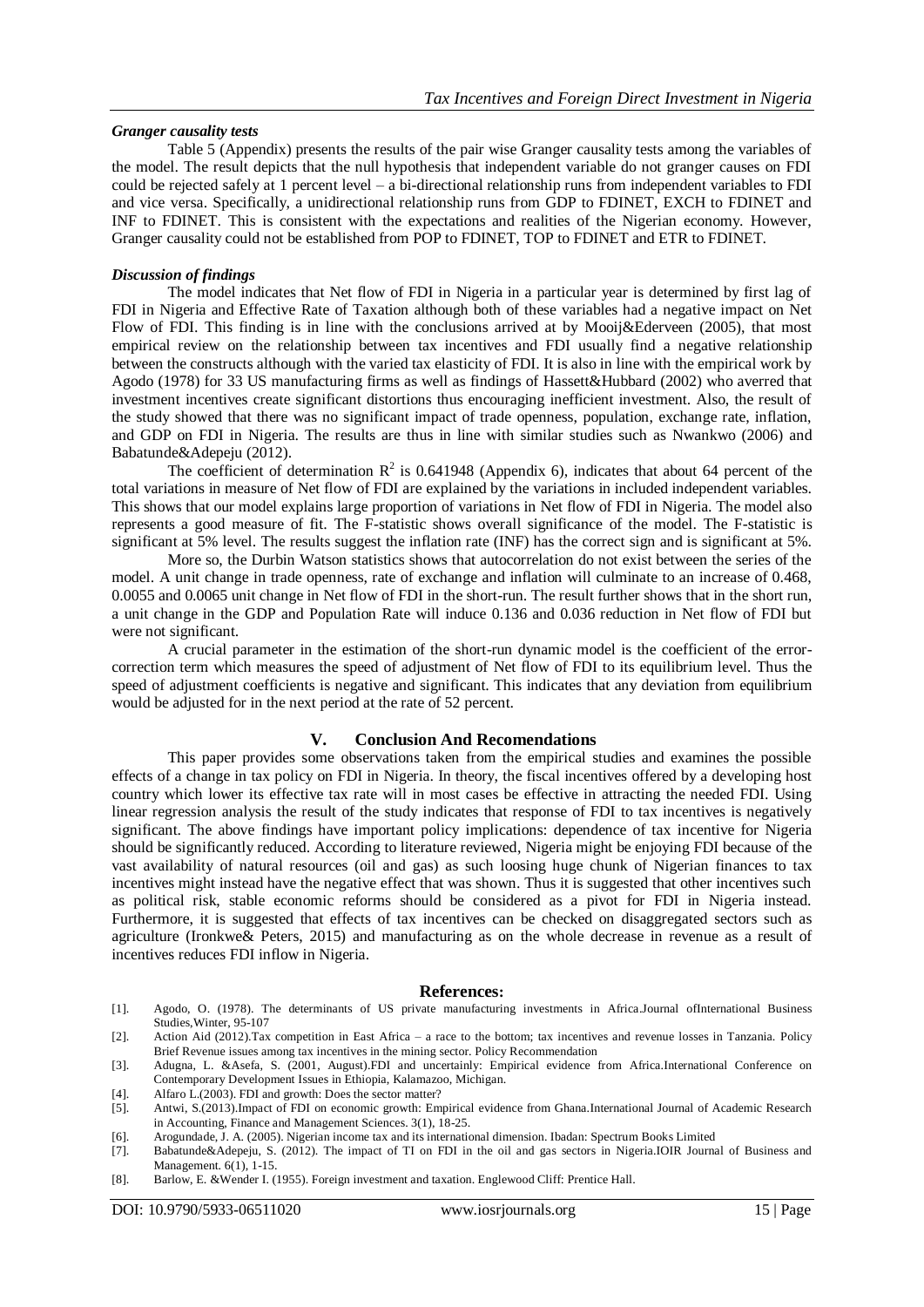- [9]. Central Bank of Nigeria (CBN) (2012).Statistical bulletin. Abuja, Nigeria.
- [10]. Chowdhury, A. &Mavrotas, G.(2003 September).FDI and Growth: What Causes What? Paper presented at the Sharing Global Prosperity Conference, WIDER, Helsinki.
- [11]. Edmiston, K.,Mudd, S., &Valev, N. (2003). Tax structures and FDI: The deterrent effects of complexity and uncertainty, Institute for Fiscal Studies, 24 (3) 341-359.
- [12]. Flexner, N. (2000). FDI and economic growth in Bolivia, 1990-1998,Economic Policy Division, Central Bank of Bolivia
- [13]. Goodspeed, J. (2008). Taxation and FDI in developed and developing countries.International Studies Program Public Finance Conference.

[14]. Gorg, H. &Grenaway, D. (2003).Much ado above nothing? Do domestic firms really benefit from FDI? Research paper 2001/37, Globalisation and Labour Markets Programme, Leverhulme, Nottingham.

- [15]. Granger, C. W. J. &Newbold, P. (1974).Spurious regressions in econometrics, Journal of Econometrics, Elsevier, 2 (2) 111-120.
- [16]. Granger, C. W. J. (1986). Developments in the Study of co-integrated economic variables, Oxford Bulletin of Economics and Statistics, Department of Economics, University of Oxford, 48 (3) 213-228.
- [17]. Gujarati, D. N. (1997).Basic econometrics. New York: McGraw-Hill.
- [18]. Hanson, H. (2001). Should governmentcontinue to promote FDI?' UNCTAD G.24 Discussion Paper No. 9, Geneva.
- [19]. Hassett, K. A. & Hubbard, R. G. (2002).Tax policy and business investment.InAuerbach, A. J. & Feldstein, M. (Eds), Handbook of public economics, (ed. 1, Vol. 3, Chapter 20, pp. 1293-1343).Elsevier.
- [20]. Heimann, B.(2001). Tax incentives for FDI in the tax systems of Poland, the Netherlands, Belgium and France, Institute for World EconomicsandInternationalManagement.
- [21]. Ironkwe, U & Peters, G. T. (2015). Value added tax and the financial performance of quoted agribusinesses in Nigeria, International Journal of Business and Economic Development, 3(1), 78 – 86.
- [22]. Lensink R. and Morrissey O. (2006[\).Foreign direct investment: Flows, volatility, and the impact on growth,](http://ideas.repec.org/a/bla/reviec/v14y2006i3p478-493.html)[Review of International](http://ideas.repec.org/s/bla/reviec.html)  [Economics,](http://ideas.repec.org/s/bla/reviec.html) Wiley Blackwell, 14(3), 478-493.
- [23]. Makola, M. (2003).The attraction of the foreign direct investment (FDI) by the African countries,Biennial ESSA Conference, Summerset West: Cape Town, 17-19 September.
- [24]. Morisset, J., &Pirnia, N. (2000).How tax policy and incentives affect foreign direct investment, Policy Research Working Paper Series, No. 2509, Washington D.C.: World Bank.
- [25]. Nuta, C. A. &Nuta, M. F. (2012). The effectiveness of tax incentives on FDI,Journal of Public Administration, Finance and Law,  $(1), 55 - 65$
- [26]. Nwankwo, A. (2006). The determinants of foreign direct investment inflows in Nigeria, 6<sup>th</sup> Global Conference on Economics and Business.
- [27]. Organization for Economic Corporation and Development (OECD) (2002). Foreign direct investment for development: Maximizing benefits, minimizing costs,OECD Publications Service.
- [28]. Organization for Economic Corporation and Development OECD (2007). Tax effects on FDI: Recent evidence and policy analysis, Paper No. 17
- [29]. Okauru, I. O. (2009).Tax incentives for foreign investment in Nigeria.Federal Inland Revenue Service (FIRS)
- [30]. Raian, J. R. (2004). Measures to attract FDI: Investment promotion, incentives and policy intervention,Economic and Political Weekly, 1(1)12-16.
- [31]. Sosa, S. (2006).Tax incentives and investment in the Eastern Caribbean,IMF WP Series 05
- [32]. Toward, Earth Summit (2002).FDI: A lead driver for sustainable development, Economic Briefing Series No. I
- [33]. United Nations Conference on Trade and Development (UNCTAD) (2000).Tax incentives and FDI: A global survey,ASIT Advisory studies No. 16.
- [34]. Van Parys, S. and James, S. (2010). The effectiveness of tax incentives in anarchy FDI: Evidence from the tourism sector in the Caribbean, WP for Gent University.
- [35]. Walid, Z. S. (2010). Determinants of direct foreign investment: Evidence from Jordan, Business and Economic Horizon, 1 (1) 67 75

#### **APPENDIX**

#### Table 1: Summary of Descriptive Statistics

|                     | <b>FDINET</b> | <b>GDP</b>         | POP      | TOP                | <b>ETR</b>  | EXCH     | INF      |
|---------------------|---------------|--------------------|----------|--------------------|-------------|----------|----------|
| Mean                | 21.04352      | 14.14275           | 12.24858 | 3.964317           | 1.755627    | 60.45940 | 20.60818 |
| Median              | 20.89775      | 14.80977           | 11.62758 | 4.090468           | 1.769996    | 21.88610 | 13.40762 |
| Maximum             | 23.25264      | 17.54061           | 18.93124 | 4.404434           | 2.950764    | 157.4252 | 72.83550 |
| Minimum             | 19.05813      | 10.77100           | 11.22286 | 3.161623           | 0.494564    | 0.546400 | 5.382220 |
| Std. Dev.           | 1.085557      | 2.360726           | 2.147331 | 0.344786           | 0.387319    | 61.40977 | 18.15888 |
| <b>Skewness</b>     |               | 0.207434 -0.115091 |          | 2.800474 -1.128111 | $-0.206746$ | 0.384191 | 1.538210 |
| Kurtosis            | 2.324140      | 1.570779           | 8.947209 | 3.264627           | 7.128935    | 1.338953 | 4.093019 |
|                     |               |                    |          |                    |             |          |          |
| Jarque-Bera         | 0.864740      | 2.881527           | 91.76738 | 7.095777           | 23.67624    | 4.605545 | 14.65620 |
| Probability         | 0.648969      | 0.236747           | 0.000000 | 0.028785           | 0.000007    | 0.099981 | 0.000657 |
|                     |               |                    |          |                    |             |          |          |
| Sum                 | 694.4362      | 466.7109           | 404.2032 | 130.8224           | 57.93570    | 1995.160 | 680.0698 |
| Sum Sq. Dev.        | 37.70991      | 178.3368           | 147.5530 | 3.804083           | 4.800522    | 120677.1 | 10551.84 |
|                     |               |                    |          |                    |             |          |          |
| <b>Observations</b> | 33            | 33                 | 33       | 33                 | 33          | 33       | 33       |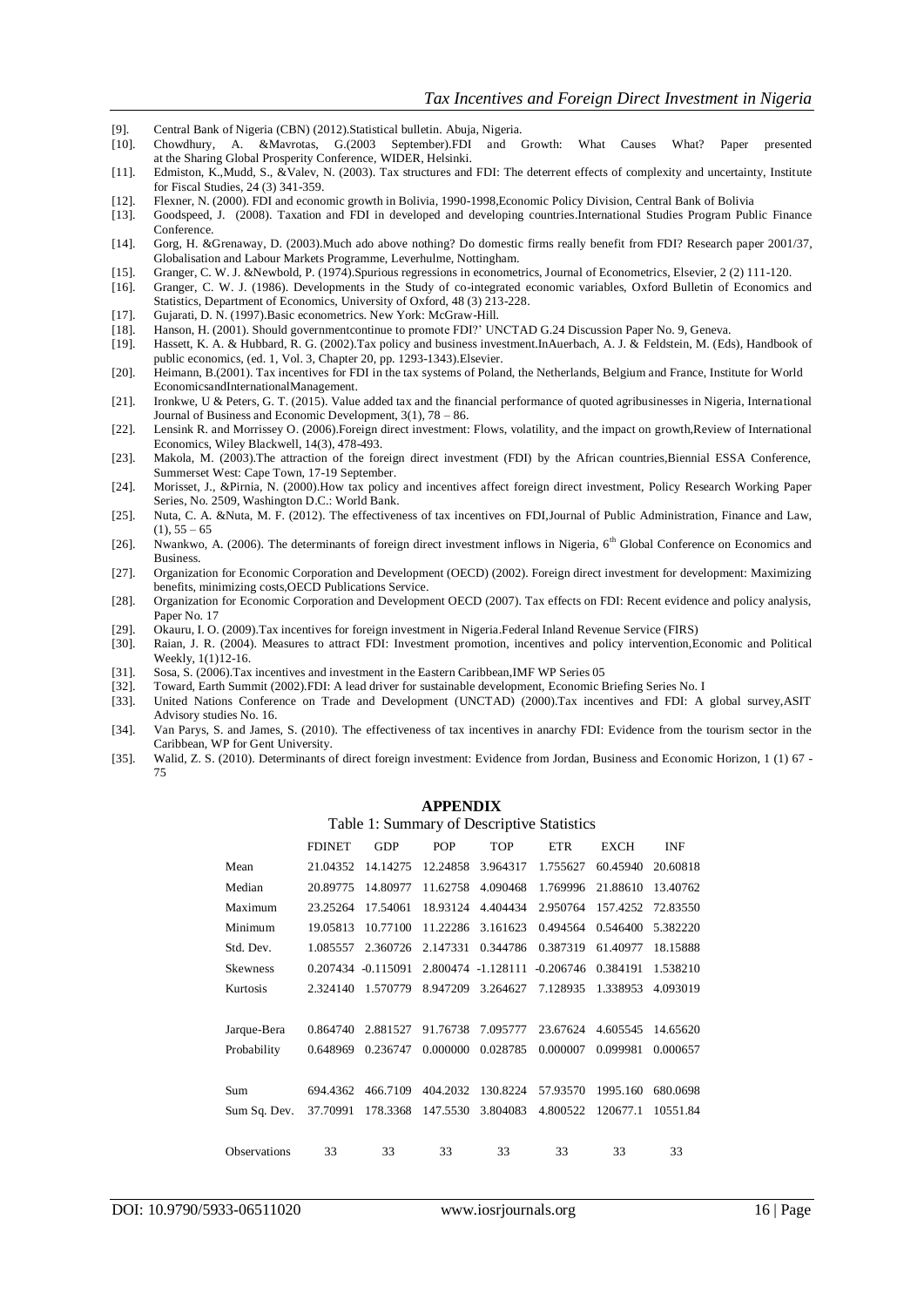|                   | Table 2: Summary of Correlation Matrices            |                       |            |                                                                                     |                                                                                                     |      |                                       |
|-------------------|-----------------------------------------------------|-----------------------|------------|-------------------------------------------------------------------------------------|-----------------------------------------------------------------------------------------------------|------|---------------------------------------|
|                   | <b>FDINET</b>                                       | <b>GDP</b>            | <b>POP</b> | <b>TOP</b>                                                                          | ETR                                                                                                 | EXCH | <b>INF</b>                            |
| <b>FDINE</b><br>т |                                                     | 0.896993878297<br>002 | 786        | 43                                                                                  | 0.587227523464 0.7043085987251 0.4460539701253 0.830010090283 0.0845640465105<br>12                 | 885  | 918                                   |
| <b>GDP</b>        | 0.8969938782970<br>02                               |                       | 655        | 11                                                                                  | 0.529680929177 0.7377014231411 0.3265931235160 0.916310864111 0.1696072625982<br>8                  | 749  | 59                                    |
| <b>POP</b>        | 0.5872275234647 0.529680929177<br>86                | 655                   |            | 5                                                                                   | 0.3113520691489  0.5420450248967  0.559715409681  0.1283166464324                                   | 673  | 46                                    |
| <b>TOP</b>        | 0.7043085987251 0.737701423141 0.311352069148<br>43 | 111                   | 95         |                                                                                     | 0.0301729263830  0.586358718858  0.0332353286054<br>32                                              | 325  | 236                                   |
| <b>ETR</b>        | 12                                                  | 08                    | 78         | 0.4460539701253 0.326593123516 0.542045024896 0.0301729263830<br>32                 |                                                                                                     | 212  | 0.248090780311 0.0570987267650<br>053 |
| <b>EXCH</b>       | 85                                                  | 749                   | 673        | 0.8300100902838 0.916310864111 0.559715409681 0.5863587188583 0.2480907803112<br>25 | 12                                                                                                  |      | 0.3290882238080<br>93                 |
| <b>INF</b>        | 918                                                 | 259                   | 446        | 236                                                                                 | 0.0845640465105 0.169607262598 0.128316646432 0.0332353286054 0.0570987267650 0.329088223808<br>053 | 093  |                                       |

#### Table 3: Summary of Group Unit Root Test at 5% Level of Significant

Group unit root test: Summary

Date: 18/11/13 Time: 04:55

Sample: 1980 2012

Series: FDINET, GDP, POP, TOP, ETR, EXCH, INF

Exogenous variables: Individual effects

Automatic selection of maximum lags

Automatic selection of lags based on SIC: 0 to 1

Newey-West bandwidth selection using Bartlett kernel

|                                                        |           |            | Cross-   |     |  |  |
|--------------------------------------------------------|-----------|------------|----------|-----|--|--|
| Method                                                 | Statistic | Prob. $**$ | sections | Obs |  |  |
| Null: Unit root (assumes common unit root process)     |           |            |          |     |  |  |
| Levin, Lin & Chu $t^*$                                 | 0.54264   | 0.7063     | 7        | 221 |  |  |
| Null: Unit root (assumes individual unit root process) |           |            |          |     |  |  |
| Im, Pesaran and Shin W-stat                            | 1.63987   | 0.9495     | 7        | 221 |  |  |
| ADF - Fisher Chi-square                                | 12.4633   | 0.5692     | 7        | 221 |  |  |
| PP - Fisher Chi-square                                 | 11.3826   | 0.6558     | 7        | 224 |  |  |
| Null: No unit root (assumes common unit root process)  |           |            |          |     |  |  |
| Hadri Z-stat                                           | 7.52883   | 0.0000     | 7        | 231 |  |  |

\*\* Probabilities for Fisher tests are computed using an asymptotic Chi

-square distribution. All other tests assume asymptotic normality.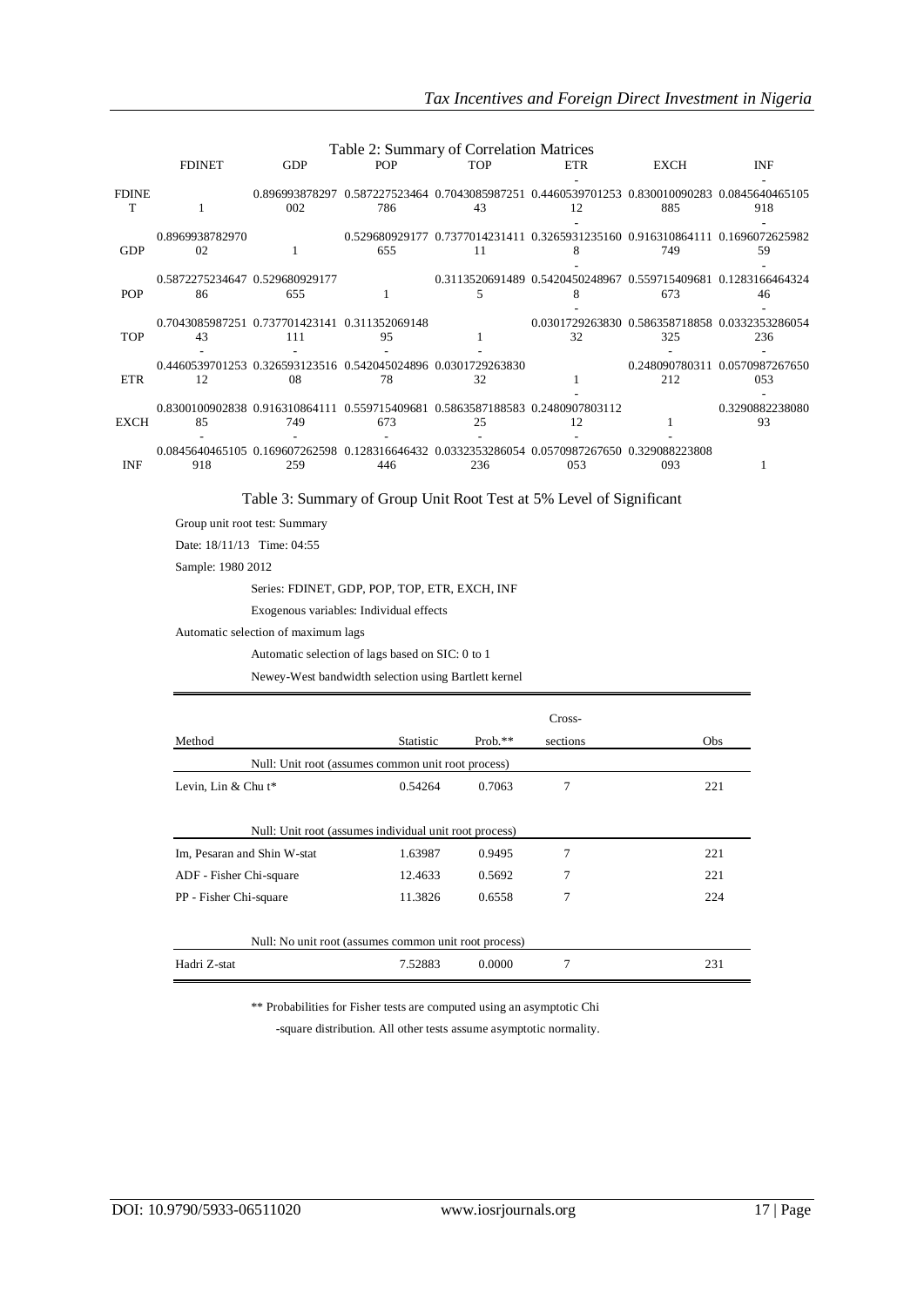#### Table 4: Co-integration Test

Date: 18/11/13 Time: 04:58 Sample (adjusted): 1982 2012 Included observations: 31 after adjustments Trend assumption: Linear deterministic trend Series: FDINET GDP POP TOP ETR EXCH INF Lags interval (in first differences): 1 to 1

#### Unrestricted Cointegration Rank Test (Trace)

| Hypothesized<br>No. of $CE(s)$ | Eigenvalue | Trace<br>Statistic | 0.05<br>Critical Value | Prob. $**$ |
|--------------------------------|------------|--------------------|------------------------|------------|
| None $*$                       | 0.849479   | 153.1187           | 125.6154               | 0.0004     |
| At most 1                      | 0.720519   | 94.41544           | 95.75366               | 0.0616     |
| At most $2$                    | 0.487279   | 54.89598           | 6981889                | 0.4234     |
| At most $3$                    | 0.390116   | 34.18725           | 47 85613               | 0.4916     |
| At most $4$                    | 0.303546   | 18.85818           | 29.79707               | 0.5031     |
| At most $5$                    | 0.213818   | 7.643833           | 15.49471               | 0.5042     |
| At most 6                      | 0.005991   | 0.186266           | 3.841466               | 0.6660     |

Trace test indicates 1 co-integrating eqn(s) at the 0.05 level

\* denotes rejection of the hypothesis at the 0.05 level

\*\*MacKinnon-Haug-Michelis (1999) p-values

| Hypothesized<br>No. of $CE(s)$ | Eigenvalue | Max-Eigen<br>Statistic | 0.05<br>Critical Value | $Prob.**$ |
|--------------------------------|------------|------------------------|------------------------|-----------|
| None $*$                       | 0.849479   | 58.70330               | 46 23142               | 0.0015    |
| At most 1                      | 0.720519   | 39.51946               | 40.07757               | 0.0577    |
| At most $2$                    | 0.487279   | 20.70874               | 33.87687               | 0.7059    |
| At most $3$                    | 0.390116   | 15.32906               | 27.58434               | 0.7218    |
| At most $4$                    | 0.303546   | 11.21435               | 21.13162               | 0.6259    |
| At most $5$                    | 0.213818   | 7.457567               | 14.26460               | 0.4365    |
| At most 6                      | 0.005991   | 0.186266               | 3.841466               | 0.6660    |

Unrestricted Co-integration Rank Test (Maximum Eigenvalue)

Max-eigenvalue test indicates 1 co-integrating eqn(s) at the 0.05 level

\* denotes rejection of the hypothesis at the 0.05 level

\*\*MacKinnon-Haug-Michelis (1999) p-values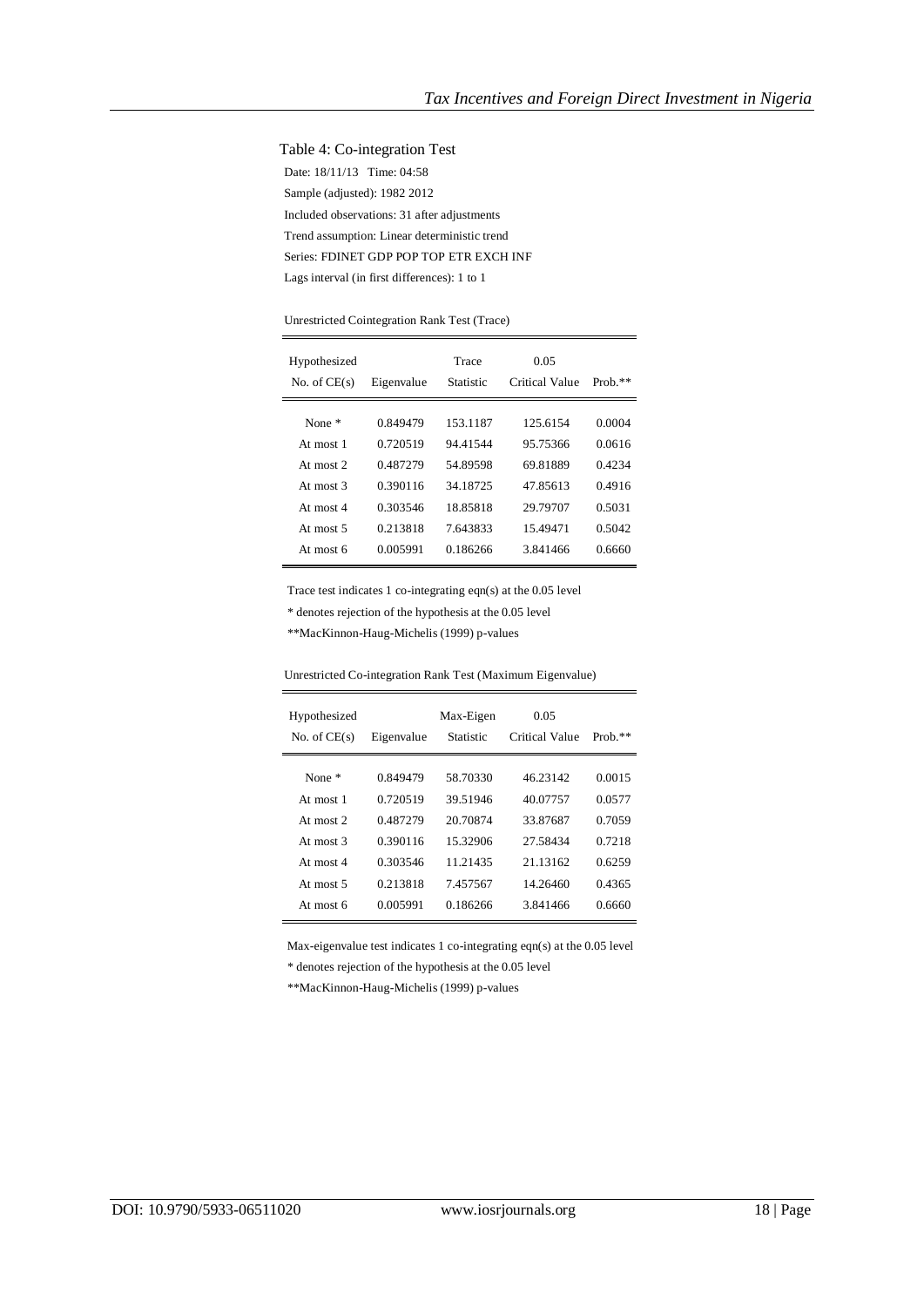| Date: 18/11/13 Time: 04:57<br>Sample: 1980 2012<br>Lags: 2 |     |             |             |
|------------------------------------------------------------|-----|-------------|-------------|
| Null Hypothesis:                                           | Obs | F-Statistic | Probability |
| GDP does not Granger Cause FDINET                          | 31  | 3.38074     | 0.04954     |
| FDINET does not Granger Cause GDP                          |     | 0.10063     | 0.90462     |
| POP does not Granger Cause FDINET                          | 31  | 0.91993     | 0.41113     |
| FDINET does not Granger Cause POP                          |     | 2.50404     | 0.10127     |
| TOP does not Granger Cause FDINET                          | 31  | 0.17445     | 0.84089     |
| FDINET does not Granger Cause TOP                          |     | 0.99809     | 0.38227     |
| ETR does not Granger Cause FDINET                          | 31  | 0.92654     | 0.40860     |
| FDINET does not Granger Cause ETR                          |     | 1.51312     | 0.23899     |
| <b>EXCH</b> does not Granger Cause FDINET                  | 31  | 2.89392     | 0.07333     |
| FDINET does not Granger Cause EXCH                         |     | 0.45877     | 0.63708     |
| INF does not Granger Cause FDINET                          | 31  | 2.98630     | 0.06800     |
| FDINET does not Granger Cause INF                          |     | 0.56521     | 0.57507     |
| POP does not Granger Cause GDP                             | 31  | 0.30422     | 0.74029     |
| GDP does not Granger Cause POP                             |     | 1.91932     | 0.16693     |
| TOP does not Granger Cause GDP                             | 31  | 0.65029     | 0.53018     |
| GDP does not Granger Cause TOP                             |     | 3.26770     | 0.05420     |
| ETR does not Granger Cause GDP                             | 31  | 0.14585     | 0.86499     |
| GDP does not Granger Cause ETR                             |     | 0.71966     | 0.49636     |
| EXCH does not Granger Cause GDP                            | 31  | 0.98634     | 0.38647     |
| GDP does not Granger Cause EXCH                            |     | 4.47293     | 0.02140     |
| INF does not Granger Cause GDP                             | 31  | 3.33116     | 0.05153     |
| GDP does not Granger Cause INF                             |     | 0.81989     | 0.45155     |
| TOP does not Granger Cause POP                             | 31  | 0.24261     | 0.78634     |
| POP does not Granger Cause TOP                             |     | 0.06962     | 0.93292     |
| ETR does not Granger Cause POP                             | 31  | 0.15350     | 0.85847     |
| POP does not Granger Cause ETR                             |     | 7.95044     | 0.00202     |
| <b>EXCH</b> does not Granger Cause POP                     | 31  | 2.71285     | 0.08510     |
| POP does not Granger Cause EXCH                            |     | 0.00478     | 0.99523     |

# Table 5: Granger Causality Test

Pairwise Granger Causality Tests